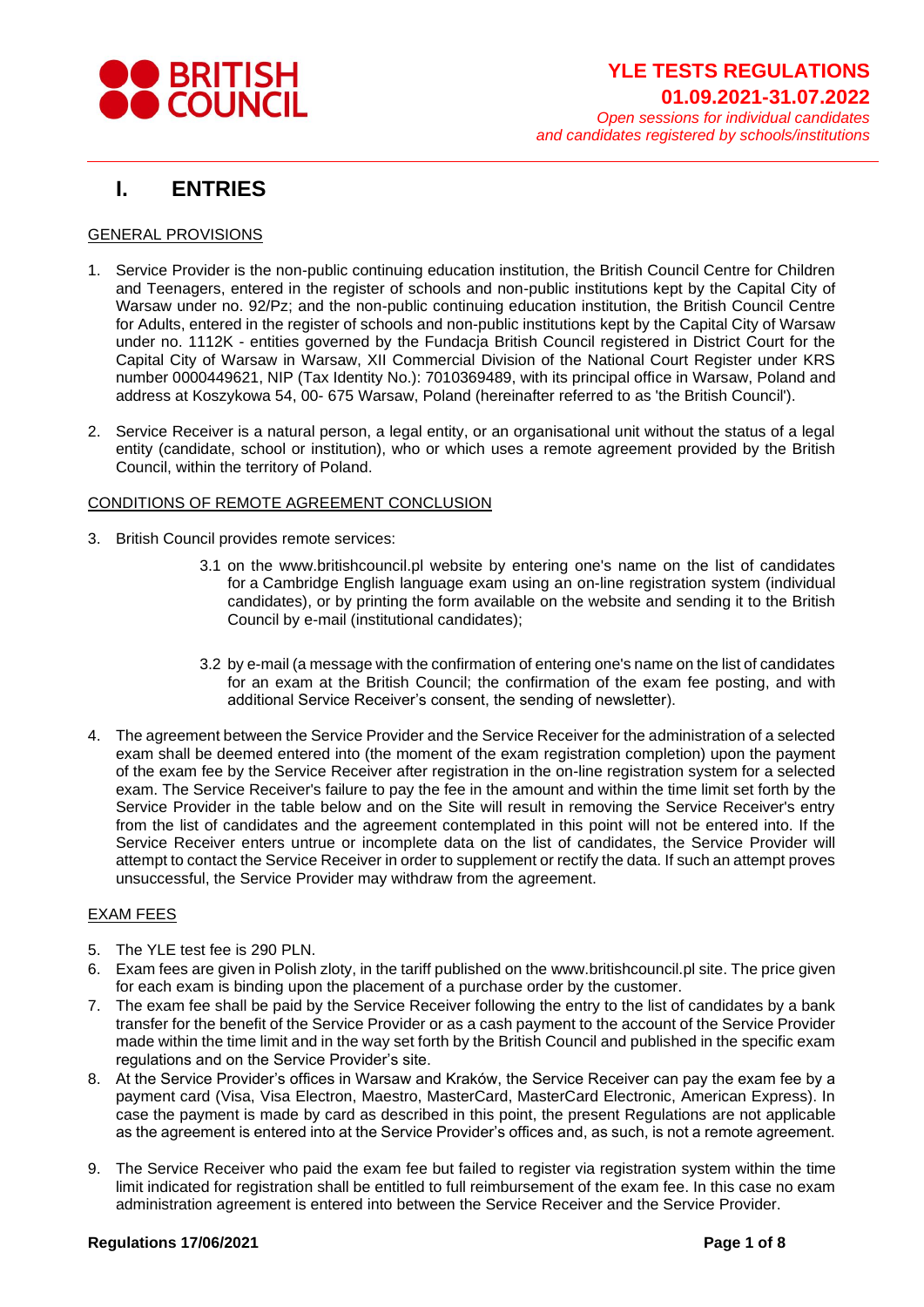

10. Fundacja British Council does not accept payments in cash.

#### REGISTRATION – GENERAL PROVISIONS

- 11. If the number of candidates registered in a British Council exam centre does not meet the minimum required by the British Council and Cambridge Assessment English, the British Council will reimburse the fees to the candidates.
- 12. Registration after the registration deadline or incomplete will not be accepted.

#### REGISTRATION - INDIVIDUAL CANDIDATES

13. In order to register a child for a YLE test you should:

13.1. Find a suitable exam date, format and location in the YLE on-line registration system available at<http://www.britishcouncil.pl/en/exam/cambridge/register> and complete an entry form no later than the last day of registration.

13.2. Pay the exam fee no later than the payment deadline given in the registration system.

- 14. The exam registration confirmation will be sent by British Council Examination Centre by e-mail.
- 15. Candidates will receive information on the exam timetable by e-mail approximately 7 days before the date of their test. If they do not receive this information one week before the written part of the examination they are requested to contact Fundacja British Council examination centre immediately.

#### REGISTRATION - CANDIDATES REGISTERED BY SCHOOLS/INSTITUTIONS

- 16. Schools/institutions registering candidates for YLE tests in the British Council Examination Centre complete registration formalities and provide its students with:
	- registration deadlines,
	- the exam fees and methods of payment.
- 17. Candidates should inform the person responsible for the organisation of Cambridge English examinations at the school/institution of their wish to sit the exam at the time indicated by that school/institution.
- 18. Candidates registered by school/institution will receive their session timetable directly by e-mail and also through the school/institution that registered them for the exam. Candidates who do not receive their session timetable 7 days prior to the exam date, are asked to contact their registering school/institution immediately.

# **II. REFUNDS AND OTHER CHANGES**

#### TERMS AND CONDITIONS OF REFUNDS

- 1. A refund of the examination fee is possible under the following conditions only:
	- 1.1.The Service Receiver being a natural person who has paid the exam fee as set forth in Section I and thus entered into a remote agreement with the Service Provider may withdraw from the agreement without giving reasons within 14 days from the date the agreement for the administration of a selected Cambridge English exam was entered into (from the moment of the exam registration completion). This right does not apply to the Service Receivers for whom the service was provided in full by the Service Provider.
	- 1.2. If an application to withdraw the examination fee is submitted before close of registration.
	- 1.3. If the candidate was absent during the examination:
		- 1.3.1. for medical reasons, on condition that the period of absence covers the date of the written test,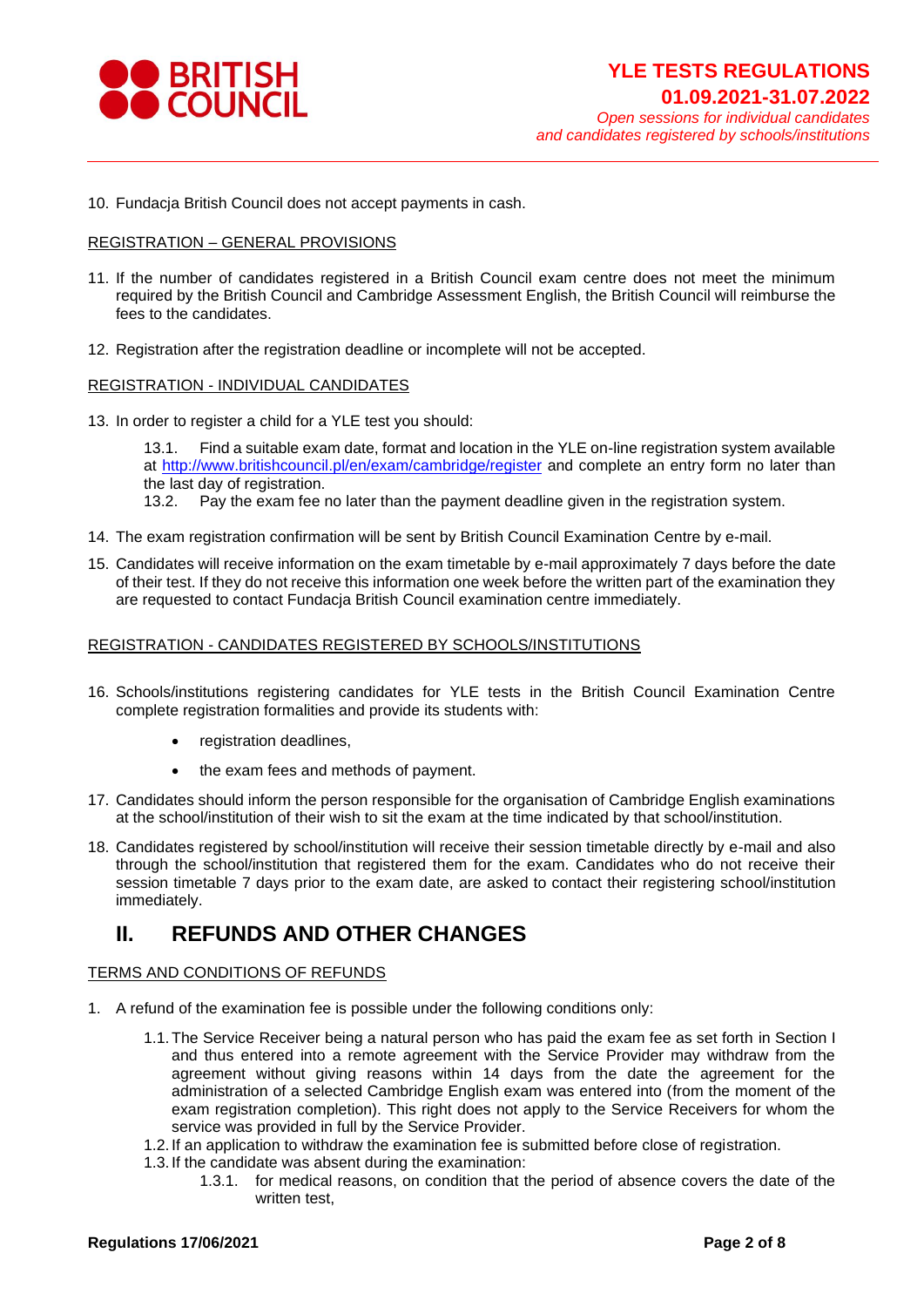

- 1.3.2. because of the death of a close relative, on condition that the death occurred no more than 30 days before the date of the written test for which the candidate was registered. Close relatives are spouses, common-law partners, siblings, ascendants, descendants, in-laws, sons-in-law, daughters-in-law, stepparents, stepchildren, adopted children and adoptive parents,
- 1.3.3. because of the death of the candidate.

### REQUIRED DOCUMENTS

2. In the case of withdrawal described in point **1.1.** the candidate or the person/institution that submitted the fee on behalf of the candidate, should contact the British Council exam centre by the stated deadline and submit the following withdrawal declaration in writing:

I/We(\*) hereby declare my/our(\*) withdrawal from the agreement for the provision of the following service: \*\*

- Date of the agreement
- Consumer's name (consumers' names)
- Consumer's (consumers') address
- Consumer's signature (consumers' signatures) (only if the paper form is sent)
- Date:
- Please cross out if not applicable \*\* Please state the name of the exam
- 3. In the case of withdrawal described in point **1.2.** the candidate or the person/institution that submitted the fee on behalf of the candidate, should contact the British Council exam centre by the deadline stated in points 1.1 and 1.2 and submit a [request form,](https://www.britishcouncil.pl/sites/default/files/refund_form_yle_uni_prof_school_2021_ep_final.pdf) indicating the chosen form of refund, together with a proof of payment.
- 4. In the case of absence described in point **1.3.1.** the candidate or the person/institution that submitted the fee on behalf of the candidate, should submit a medical statement (which can be issued on a British Council [template\)](https://www.britishcouncil.pl/sites/default/files/zwolnienie_lekarskie_medical_certificate_2021_pl_gb_ep_final.pdf), a [request form](https://www.britishcouncil.pl/sites/default/files/refund_form_yle_uni_prof_school_2021_ep_final.pdf) indicating the chosen form of refund and a proof of payment.
- 5. In the case of absence described in point **1.3.2.** the candidate or the person/institution that submitted the fee on behalf of the candidate should submit a copy of the death certificate, a [request form](https://www.britishcouncil.pl/sites/default/files/refund_form_yle_uni_prof_school_2021_ep_final.pdf) indicating the chosen form of refund and a proof of payment.
- 6. In the case of absence described in point **1.3.3.** the beneficiary or the person/institution that submitted the fee on behalf of the candidate should submit a copy of the death certificate, a [request form](https://www.britishcouncil.pl/sites/default/files/refund_form_yle_uni_prof_school_2021_ep_final.pdf) indicating the chosen form of refund and a proof of payment.
- 7. All documents mentioned above are available on [www.britishcouncil.pl,](http://www.britishcouncil.pl/) at all British Council examination centres and from the representative of the registering institution.
- 8. The documents mentioned in points 3, 4, 5 and 6 should be submitted, together with a proof of payment (copy of payment slip), to the examination centre where a candidate was registered for the exam **not later than two weeks after the written test the candidate was registered for**.
- 9. A full or partial refund can be made in the following ways (in accordance with conditions of refunds stated above):

9.1. bank transfer; 9.2. postal order;

- 10. The candidate or the person/institution that submitted the fee on behalf of the candidate is entitled to a refund under the conditions stated below:
	- 10.1 In the case of withdrawals described in point 1.1 a refund of 100% of the submitted fee in the form of a bank transfer or postal order.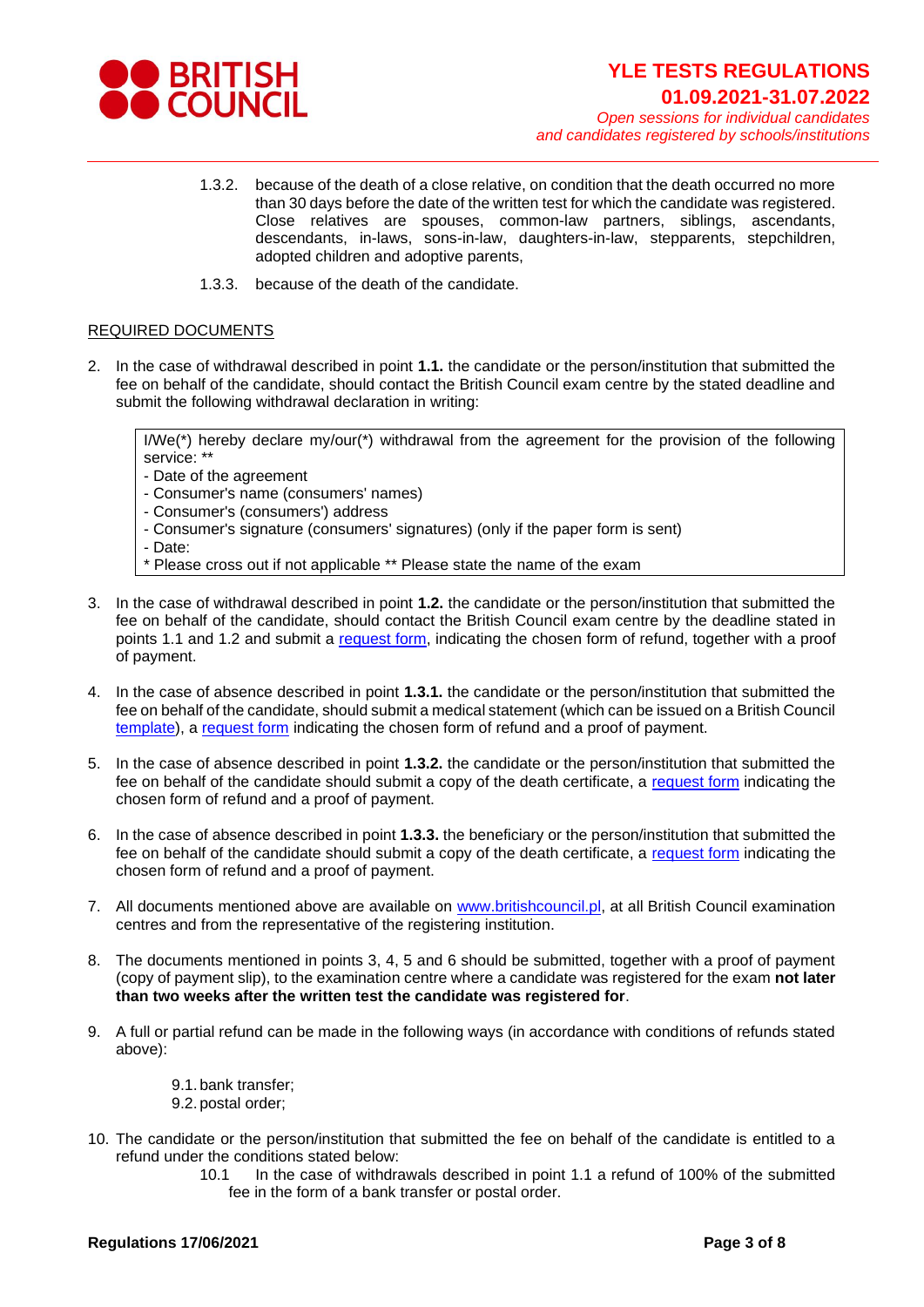

- 10.2 In the case of withdrawals described in point 1.2 a refund of 80% of the submitted fee in the form of a bank transfer or postal order.
- 10.3 In the case of absence indicated in points 1.3.1 and 1.3.2 a refund of 60% of the submitted fee in the form of a bank transfer or postal order.
- 10.4 In the case of absence indicated in point 1.3.3. the beneficiary or the person/institution that submitted the fee on behalf of the candidate is entitled to a refund of 100% of the submitted fee in the form of a bank transfer or postal order.

The choice of the form of refund rests with the person entitled to the refund or the beneficiary. The choice of the form of refund is binding as confirmed on the submitted request form.

11. Refunds by bank transfer or postal order will be made within 30 days of the receipt of the full set of correctly completed documentation, together with proof of payment, by the British Council.

### OTHER CHANGES

12. On close of registration:

- 12.1. fees cannot be transferred from one exam to another,
- 12.2. fees cannot be transferred to subsequent session
- 12.3. fees cannot be transferred to subsequent sessions,
- 12.4. candidates cannot change the centre in which they wish to sit the examination,

# **III. SPECIAL ARRANGEMENTS**

British Council ensures equal opportunities to all candidates, including persons with special needs, under the conditions stated below.

#### **1. Candidates with disabilities**

- 1.1.Parents or legal guardians of candidates who require special arrangements (e.g. candidates with hearing or visual difficulties) are asked to inform their Fundacja British Council examination centre about this fact before they pay the exam fee. Relevant supporting documentation – a medical certificate and a [form](https://www.britishcouncil.pl/sites/default/files/internal_sa_form_gb_16_09_2020_ep_final.pdf) completed and signed by the candidate's parent or legal guardian – should be submitted to the Fundacja British Council examination centre where the child will be sitting the examination no later than the end of the registration period (please see table in part 1. point 1.2. above).
- 1.2. If an institution wishes to register a group of candidates with disabilities, it should contact their examination centre two months before the registration deadline for a chosen exam session, in order to discuss exam arrangements. If a request for special arrangements is placed at a later time, the centre may not be able to hold the exam on the date chosen by the institution or provide the necessary arrangements.

#### **2. Candidates with dyslexia, dysgraphia or dysorthographia**

Parents or legal guardians wishing to apply for extra time for the written parts of the examination for their children because of dyslexia, dysgraphia or dysorthographia are required to submit the following documents to the Fundacja British Council examination centre where the child will be sitting the examination **no later than the end of the registration period** (please see the table in part 1. point 1.2. above):

**2.1.** a report provided by a fully qualified educational, clinical or chartered psychologist stating details of the degree of dyslexia, dysgraphia or dysorthographia: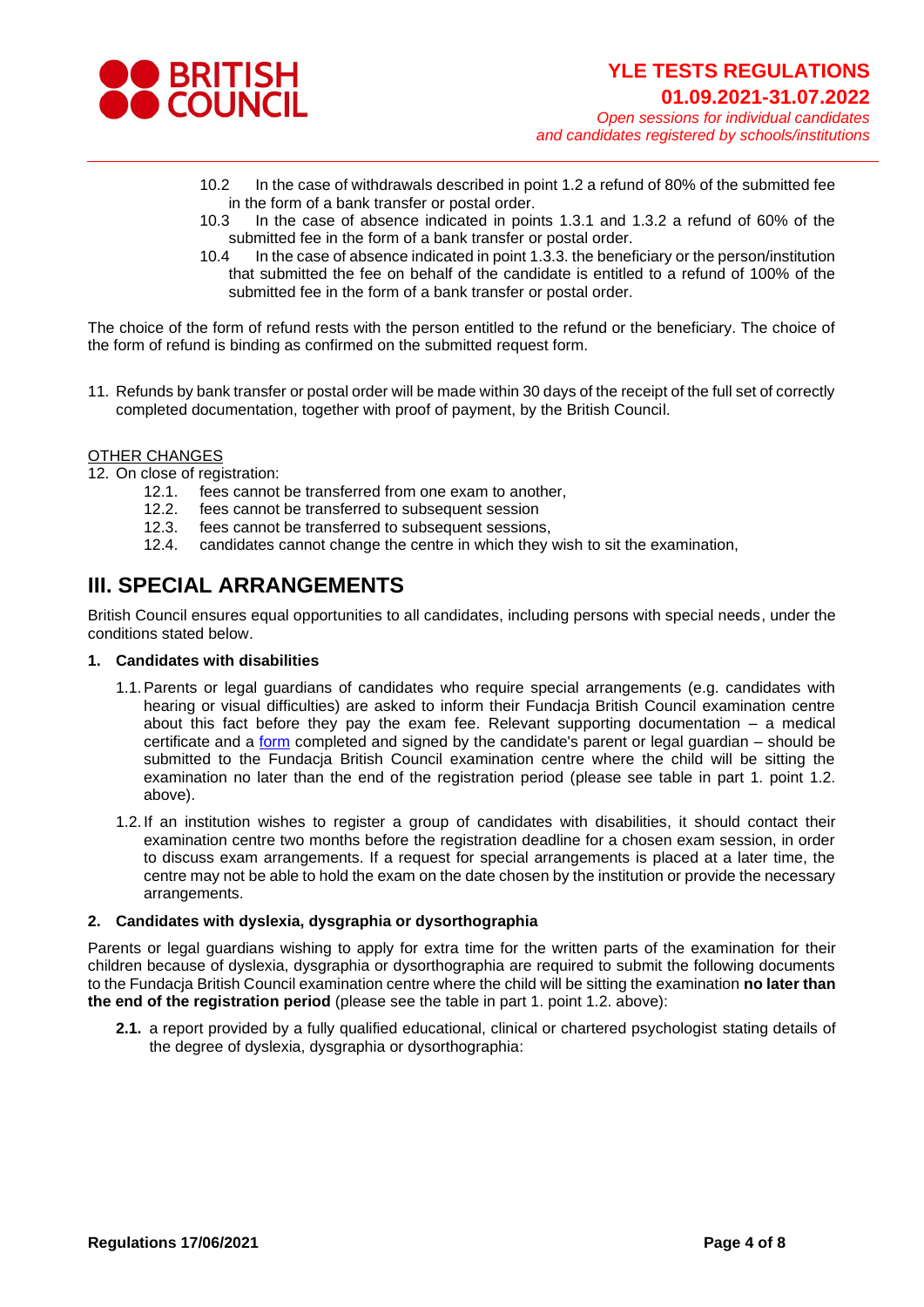

**2.2.** a **form** completed and signed by parents or legal guardians.

The [form](https://www.britishcouncil.pl/sites/default/files/internal_sa_form_gb_16_09_2020_ep_final.pdf) is available on [www.britishcouncil.pl](http://www.britishcouncil.pl/) and in all Fundacja British Council examination centres.

#### **No documents regarding special arrangements will be accepted after close of registration.**

# **IV. EXAM ARRANGEMENTS**

1. Individual session timetables will be included in the e-mail issued to candidates.

- **1.1. Individual candidates** will receive their session timetable by e-mail. Candidates who do not receive their timetable 7 days prior the exam date are requested to contact the British Council exam centre with which they registered for the examination immediately. Candidates who missed their exam because they had not received their session timetable and did not report this fact to their examination centre are not entitled to a refund on this account.
- **1.2. Candidates registered by schools/institutions** will receive their session timetable through the school/institution that registered them for the exam. Candidates, who do not receive their session timetable 7 days prior to the exam date, are asked to contact their registering school/institution immediately. Candidates who missed their exam because they had not received their session timetable and did not report this fact to their school/institution or the examination centre are not entitled to a refund on this account.
- 2. For each part of the exam candidates should:
	- **•** be punctual (latecomers will not be allowed into the exam room),
	- **•** bring a valid identity document (with a recent photo),
	- **bring a pen, pencil, eraser and the following crayons:** red, green, blue, yellow, purple, orange, pink, brown, grey and black to the exam venue.
- 3. Candidates are not allowed to bring any electronic equipment to the exam. Candidates are also requested not to bring any expensive personal items. The Fundacja British Council is not liable for the loss of any items left in the cloakroom.

#### **MOBILE PHONES AND WATCHES**

Mobile phones and watches may not be taken into the examinations room. Candidates cannot use or be in possession of a mobile phone or watch during the whole period of the examination (including the breaks between examination components). Any candidate using or in possession of a mobile phone or watch during the examination or breaks may be disqualified.

4. Parents/legal guardians of candidates are responsible for delivering their children to the exam venue and collecting them from there at the end of the test.

During the whole period of examination (including the breaks between examination components) a child remains under the supervision of the staff of Fundacja British Council or British Council Exam Centre. After the completion of the examination a child must be collected by a parent/legal guardian or close relative aged at least 14 whose personal details were written down in the registration form and after presenting valid ID document.

# **V. COMPLAINTS**

1. All comments concerning the conduct of the examination should be given to the supervisor/test administrator immediately after the examination (in the case of the listening test all comments should be reported at the beginning of the test, after hearing the introductory recording) and also in writing (by email or in person) to the British Council examination centre staff no later than five days after the relevant part of the examination. Information on how to submit comments can be found on [www.britishcouncil.pl.](http://www.britishcouncil.pl/)

2. The Service Receiver may ask questions, give opinions or lodge complaints concerning the Service Provider and the services it provides by using the contact details available on [www.britishcouncil.pl.](http://www.britishcouncil.pl/) The Service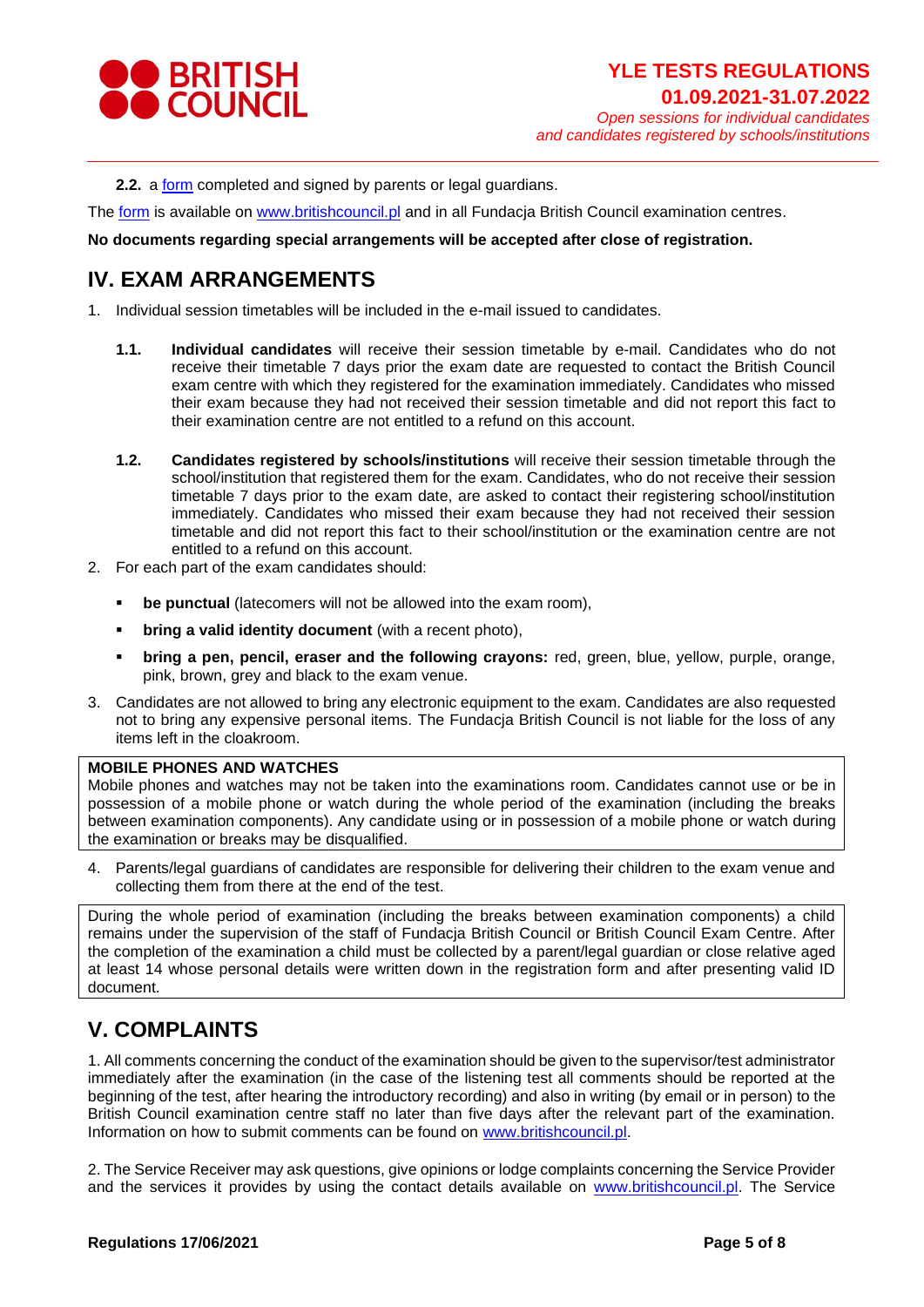

Provider shall address all opinions, questions or complaints from the Service Receivers within five working days of their receipt.

# **VI. RESULTS AND CERTIFICATES**

- **1.** Children who participated in all three parts of the test will receive certificates.
- **2.** Test grades are presented in the form of shields. Each of the three test papers Reading-Writing, Listening and Speaking is marked separately. The maximum score per paper is 5 shields which makes for 15 shields in total. It is assumed that children whose total score is 10 or more shields and no less than 3 in an individual paper are ready to prepare for the next test level.
- **3.** Certificates are delivered by the Cambridge Assessment English to the British Council examination centre that organised the test around 8 weeks after the session date.
- **4.** Individual candidates can collect their certificates from the British Council exam centre in which they registered for the exam, through parents, a person whose name was entered in registration form during the registration process or other person authorised in writing by parents. The authorisation form is available on [www.britishcouncil.pl](http://www.britishcouncil.pl/) and at all British Council examination centres.
- **5.** For certificates damaged after delivery to the candidate, a replacement can be produced provided the original certificate is returned within 5 years of the date of issue. There is a charge for this, as listed on the Examination Price List.
- **6.** In the case of minors, the person whose name was entered in the registration system during the registration process, or on a form delivered by the school/institution representative, does not need to submit a document confirming their legal guardianship of the minor.
- **7.** In order to collect the child's certificate a parent or legal guardian must present a current ID document.
- **8.** School/institution registering their students for YLE collects their student's certificates if such a service is offered by that school.

**Candidates' results and certificates are kept by an examination centre for two years from the first day they can be collected from that centre. After that time they are destroyed.**

# **VII. LIABILITY OF THE FUNDACJA BRITISH COUNCIL**

The Fundacja British Council has a fundamental duty of care towards all children we work with.

The Fundacja British Council and the Examining Boards take all reasonable steps to provide continuity of service. Those institutions, however, cannot be held responsible for any irregularities of service caused by circumstances beyond their control. In the case of delays, interruptions or cancellation of examinations or delays in the issue of results for reasons independent of the organisers, we will make every effort to resume normal service as soon as possible. In the abovementioned cases the Fundacja British Council's liability will be limited to re-testing on a later date or a refund of the registration fee. If the delays or interruptions in the course of the examinations were caused by the organisers and lasted longer than 24 hours, or if the examinations were cancelled through a fault of the organisers, candidates may apply for compensation of loss on general terms.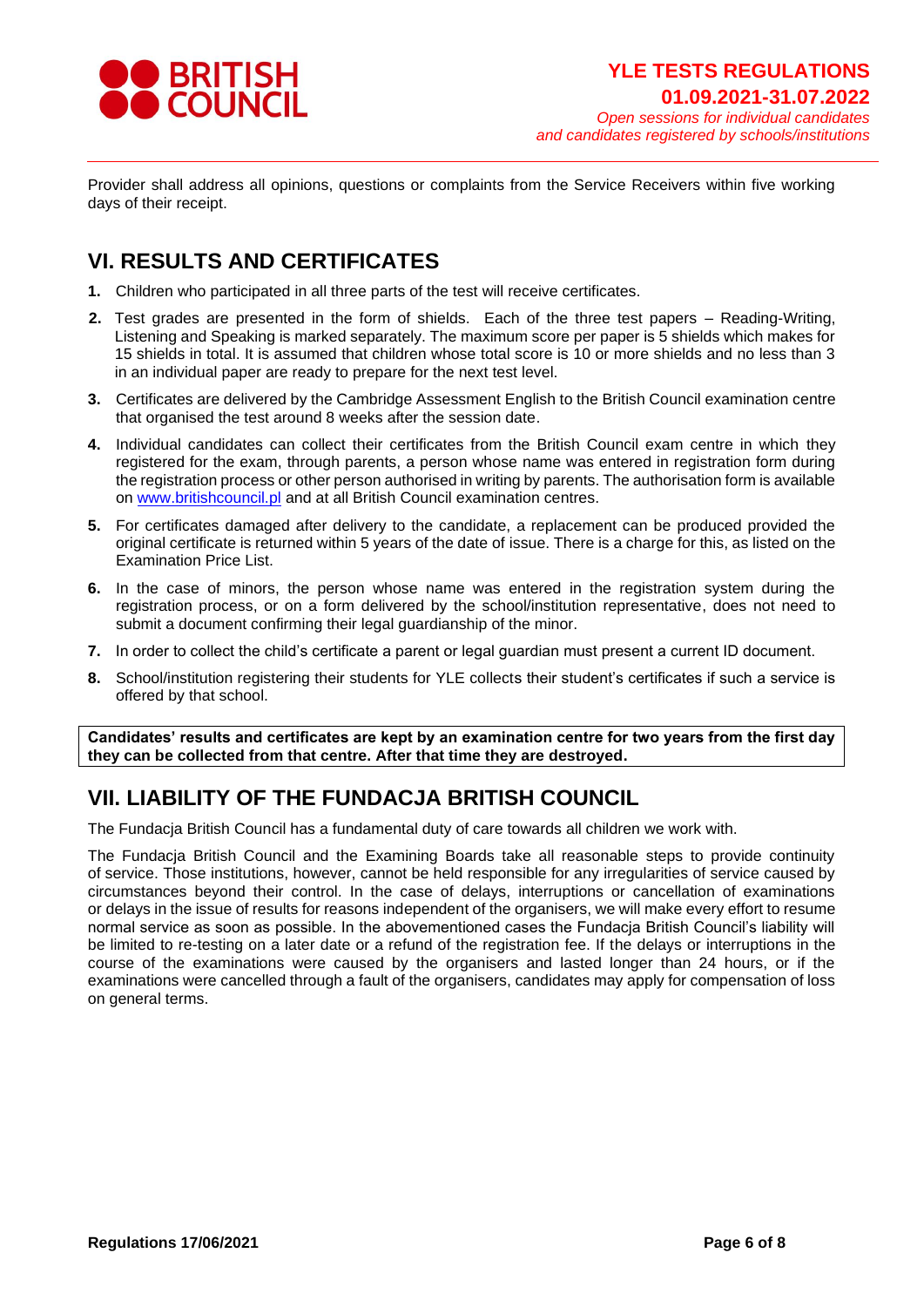

## **INFORMATION CLAUSE CONCERNING THE PROCESSING OF PERSONAL DATA OF THE PARTICIPANT OF THE YLE EXAM**

Pursuant to Article 13(1) and (2) of Regulation (EU) 2016/679 of the European Parliament and of the Council of 27 April 2016 on the protection of natural persons with regard to the processing of personal data and on the free movement of such data, and repealing Directive 95/46/EC (OJ L 2016.119.1), hereinafter referred to as the GDPR, we hereby inform you that:

1) The following entity is the Controller of your personal data:

In the territory of Great Britain: Cambridge Assessment English The Triangle Building Shaftesbury Road Cambridge CB2 8EA United Kingdom

In the territory of Poland: British Council Foundation ul. Koszykowa 54 00-675 Warsaw Poland

- 2) You may contacted the Data Controller using the following e-mail address: [rodo@britishcouncil.pl](mailto:rodo@britishcouncil.pl) or in writing at the address of the controller's registered office with a note reading "Data protection".
- 3) Your personal data will be processed for the following purposes:

| Purposes of personal data processing                                                                                                                                                              | <b>Legal basis for processing</b>                                                                                                       |
|---------------------------------------------------------------------------------------------------------------------------------------------------------------------------------------------------|-----------------------------------------------------------------------------------------------------------------------------------------|
| In order to perform the provisions of the YLE<br>examination contract checking the level of<br>languages competence                                                                               | in order to perform and under the contract to<br>which you are a Party<br><b>legal basis:</b> point (b) of Article 6(1) of the GDPR     |
| In order to fulfill legal obligations imposed on the<br>personal data controller arising out of the<br>provisions of law for tax and accounting purposes                                          | fulfilling legal obligations imposed on<br>the<br>personal data controller<br><b>legal basis:</b> point (c) of Article 6(1) of the GDPR |
| In order to check your satisfaction and determine<br>the quality of our service                                                                                                                   | pursuing legitimate interests of the personal data<br>controller<br>legal basis: point (f) of Article 6(1) of the GDPR                  |
| For internal administrative purposes                                                                                                                                                              | pursuing legitimate interests of the personal data<br>controller<br>legal basis: point (f) of Article 6(1) of the GDPR                  |
| In order to establish, exercise or defense legal<br>claims, if any, in relation to contentious<br>proceedings conducted as well as proceedings<br>before public authorities and other proceedings | pursuing legitimate interests of the personal data<br>controller<br>legal basis: point (f) of Article 6(1) of the GDPR                  |

- 4) Your personal data may be transferred to:
	- entrepreneurs providing accounting and payroll services as well as legal, insurance and IT services for the benefit of the British Council Foundation;
	- Cambridge Assessment English;
	- the main unit of British Council.
- 5) Personal data will be processed for the following periods of time: Your personal data will be processed for the period necessary to achieve the purposes indicated in point 3.
- 6) The British Council Foundation ensures that all persons whose personal data is processed have appropriate rights arising out of the GDPR. Therefore, you have:
	- **1. the right to access personal data**, including the right to receive a copy of such data,
	- **2. the right to request rectification (correction) of personal data** should date be incorrect or incomplete;